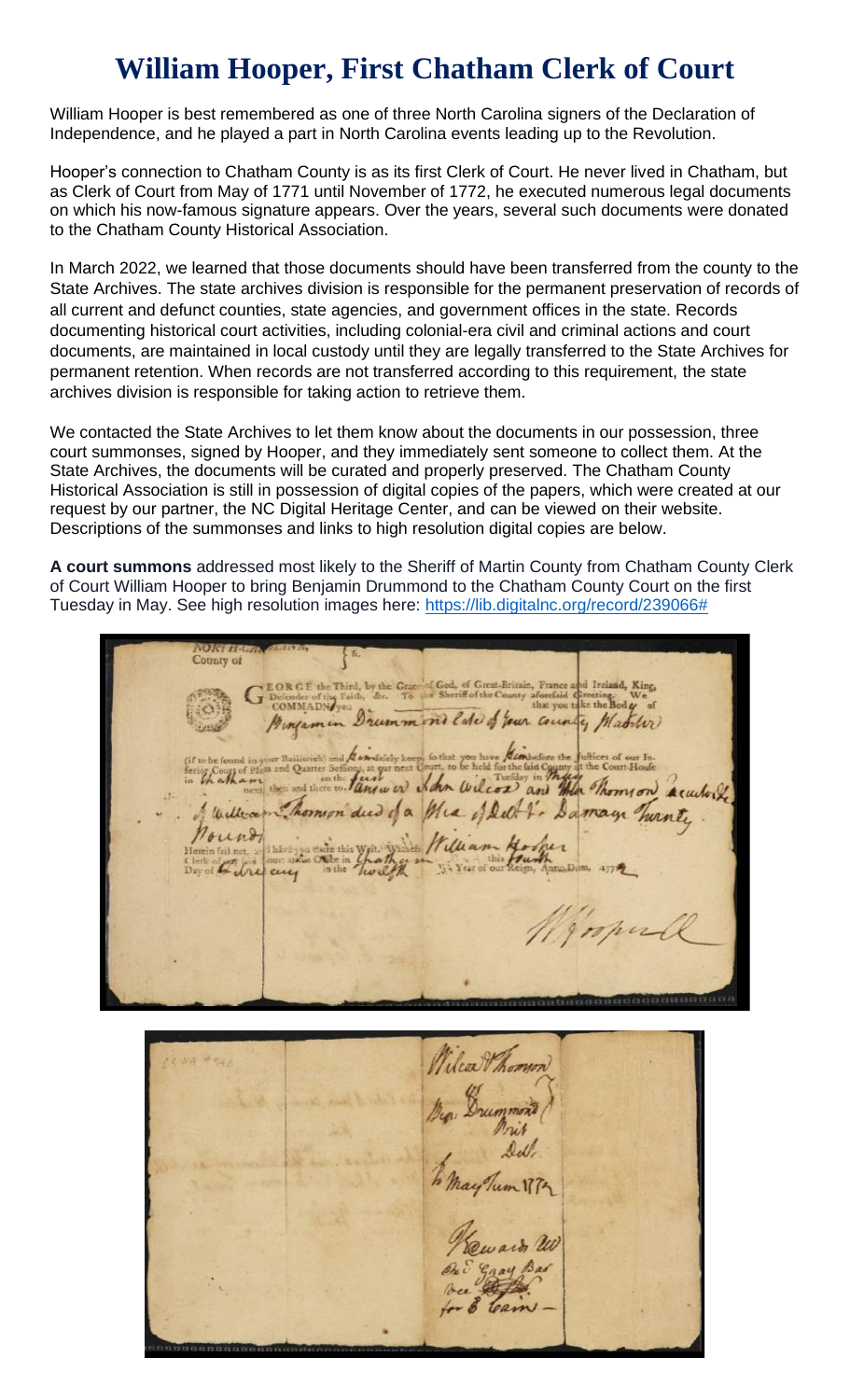**A court summons** addressed to the Sheriff of the County of Chatham from Chatham County Clerk of Court William Hooper asking them to ensure that William Copeland is brought to the courthouse on the first Tuesday in February.

See high resolution images here: [https://lib.digitalnc.org/record/239067#](https://lib.digitalnc.org/record/239067)

NORTH-CAROLINA, hatham County. Clerk of our fisic Clerk of our fisic Clerk of our fisic Clerk of our fisic Clerk of our fisic Apple of the Streeting. WE command you that you take the Board of the *Linder* County, County, Controller County, WE command yo